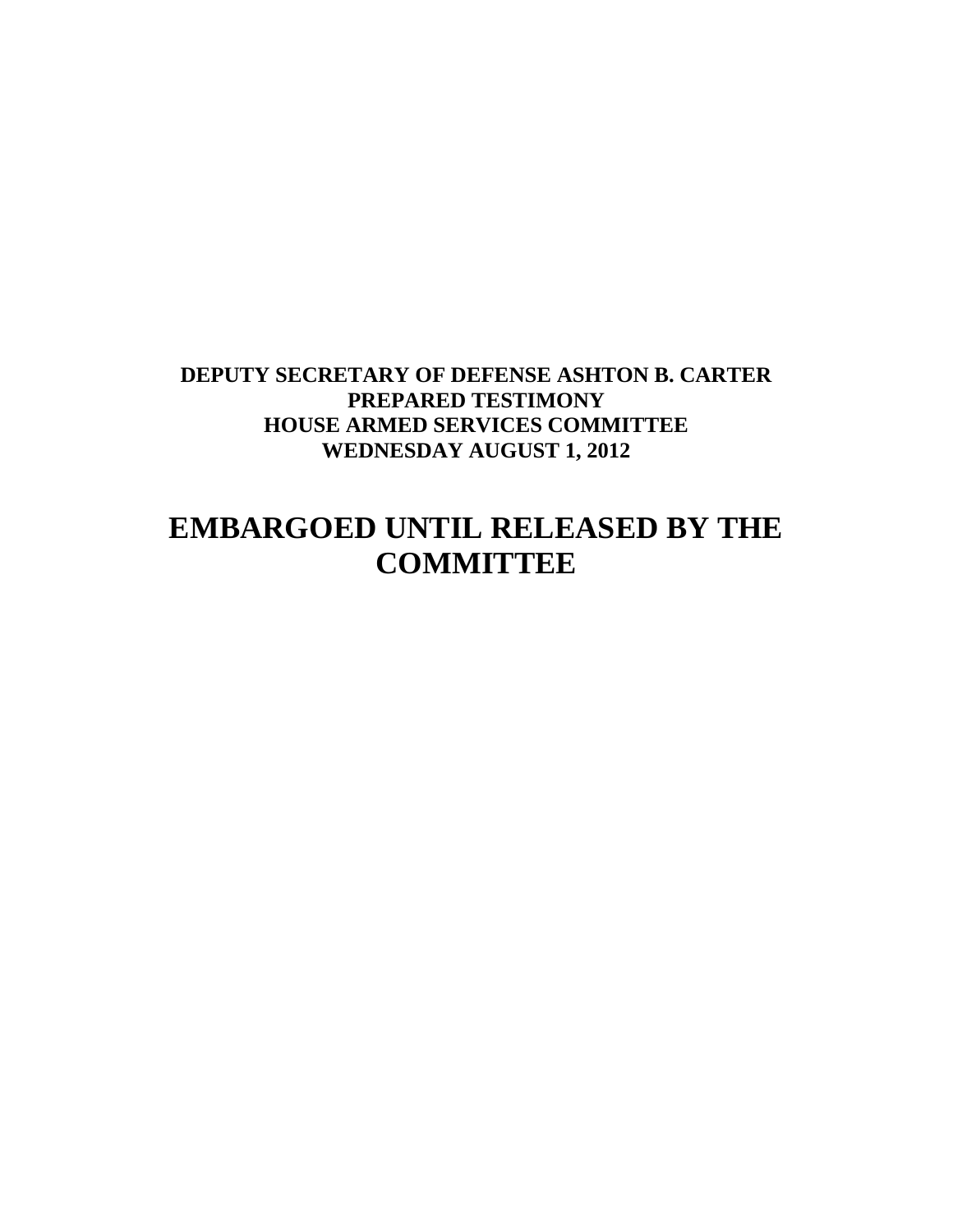### **DEPUTY SECRETARY OF DEFENSE ASHTON B. CARTER PREPARED TESTIMONY HOUSE ARMED SERVICES COMMITTEE WEDNESDAY AUGUST 1, 2012**

I appreciate the opportunity to join with the Acting Director of the Office of Management and Budget (OMB) in testifying today regarding the effects of sequestration.

Secretary Panetta and I have been emphasizing for many months that sequester would have devastating effects. While I will focus on the impact on the Department of Defense (DoD), Acting Director Zients' testimony makes clear that the effects on non-defense agencies would be equally devastating. We urge Congress to avoid sequestration by devising a comprehensive and balanced deficit reduction package that both the House and Senate can pass, and that the President can sign. Back in February, the President's Budget for FY 2013 in fact contained a proposal for such a balanced reduction. Secretary Panetta and I strongly urge that the Congress enact a balanced deficit reduction plan to avoid sequestration.

Acting Director Zients already described the mechanism by which sequester would work. In my statement today, I describe some impacts specific to DoD. But much of what I say would be echoed by managers in other federal agencies and by industry leaders who furnish critical goods and services to the federal government. And, while I can describe many of sequester's impacts on DoD, I cannot describe a "plan" that somehow eliminates these consequences, or even mitigates them substantially. The reason for this is that sequester was designed to be an inflexible and mindless policy. It was never designed to be implemented. Instead, it was enacted as a prod to Congress to devise a comprehensive package to reduce the federal deficit.

As I illustrate some of the impacts of sequester, it will be clear that it is a policy that should never be implemented. It introduces senseless chaos into the management of more than 2,500 defense investment programs, waste into defense spending at the very time we need to be careful with the taxpayer's dollar, inefficiency into the defense industry that supports us, and causes lasting disruptions even if it only extends for one year. Sequester in FY 2013 would seriously disrupt our forces and programs. Over the longer term, the lower caps in FY 2014 through FY 2021 would require that we substantially modify and scale back the new defense strategy that the DoD leadership, working under the guidance of the President, so carefully developed just a few months ago.

#### How Sequester Would Work in DoD

If sequestration occurs, it would be governed by the Balanced Budget and Emergency Deficit Control Act (BBEDCA) of 1985, as amended by the Budget Control Act (BCA) of 2011. Congressional report language also specifies some of the detailed procedures for DoD.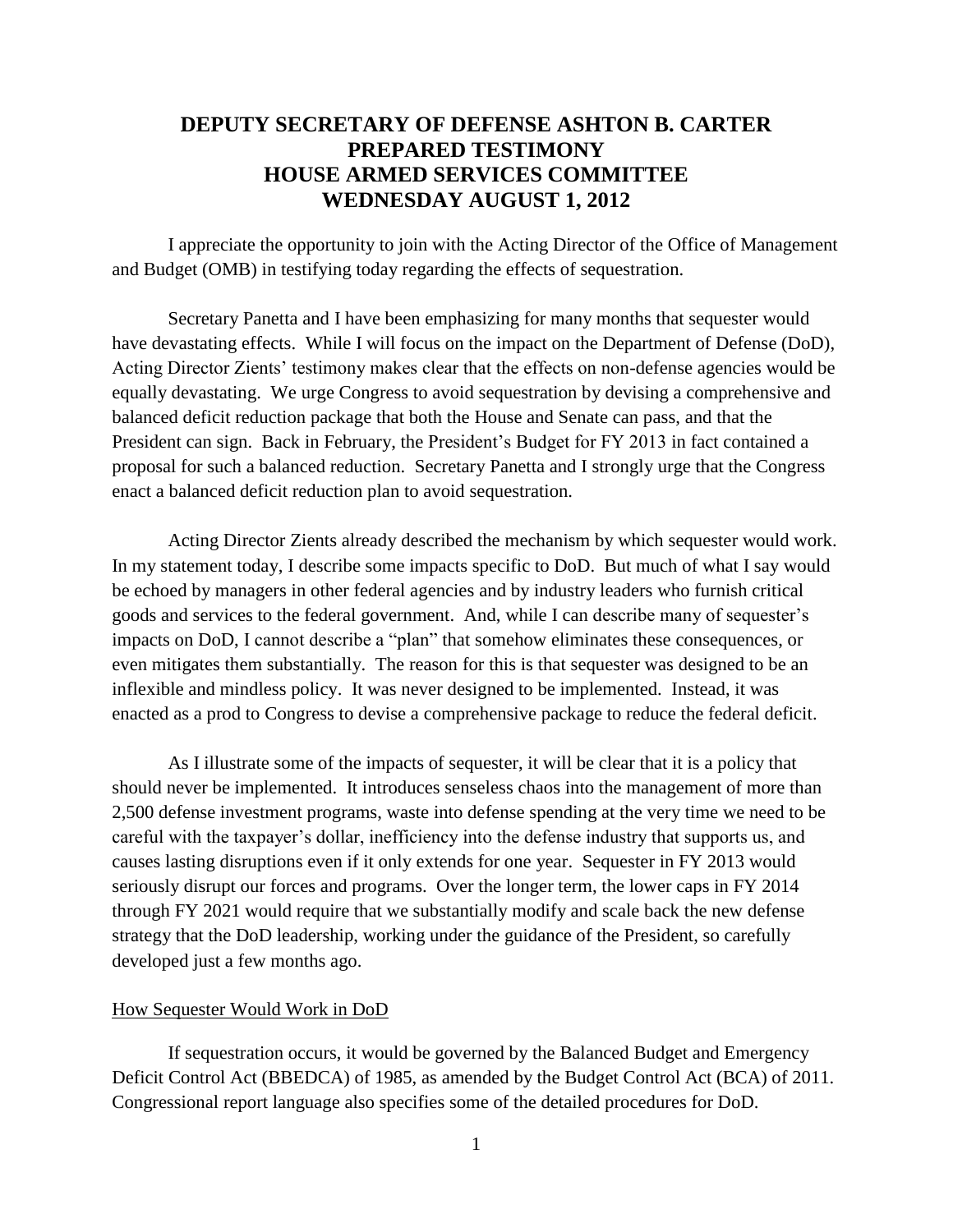Sequestration requires that national defense programs be reduced by almost \$55 billion in FY 2013, and the lowering of the discretionary caps would result in reductions of the same amount in each year from FY 2014 through FY 2021. The DoD budget would bear more than 95 percent of this reduction.

While sequestration and lowering of the discretionary caps could have important effects for each of the next nine years, I will focus today mostly on the effects in FY 2013. In FY 2013 special rules govern the sequester and require an across-the-board application of the cuts that is designed to be inflexible. To determine the size of the sequester by project and account, a percentage will be calculated based on the prescribed dollar cut (almost \$55 billion) and the total of the FY 2013 appropriation and unobligated balances from prior years. Obviously, that percentage cut cannot be estimated precisely until we know the level of FY 2013 appropriated funds and the level of prior-year unobligated funds.

Sequester would apply to all of the DoD budget, including the wartime or Overseas Contingency Operations (OCO) portions of the budget – with only one potential exception that is significant. Under the 1985 Act, the President has the authority to exempt all or parts of military personnel funding from sequestration. If the President chooses to utilize this authority for FY 2013, he must notify the Congress by August 10, 2012, about the manner in which he will exercise the authority. If the President exempts military personnel funding from sequester in FY 2013, then other DoD budget accounts must be cut by larger amounts to offset the military personnel exemption. DoD estimates that the percentage reductions under sequester could range from 8 percent for all DoD accounts (if military personnel funding is fully sequestered) to 10 percent for accounts other than military personnel (if "milpers" funding is fully exempt from sequestration). These estimates assume that Congress provides funds for FY 2013 equal to the President's request and reflects DoD's best estimate of unobligated balances from prior years.

OMB will eventually calculate the sequester percentage and will use the percentage to calculate reductions in dollar terms for each budget account. How these reductions are applied in DoD varies between the operating and investment portions of the budget, as specified in law and applicable Congressional report language. Cuts to the operating portions of the DoD budget must be equal in percentage terms at the level of budget accounts. (Examples of budget accounts in the operating budget include Army active operation and maintenance, Navy reserve operation and maintenance, and Air Force Guard operation and maintenance.) Within each budget account in the operating portion of the budget, DoD can determine how best to allocate the reductions based on management judgments. For the investment portions of the budget, the dollar cuts must be allocated proportionally at a lower level of detail identified as "program, project, and activity (PPA)". More than 2,500 programs or projects are separately identified and must be reduced by the same percentage. Absent a reprogramming action, the inflexible nature of the sequester law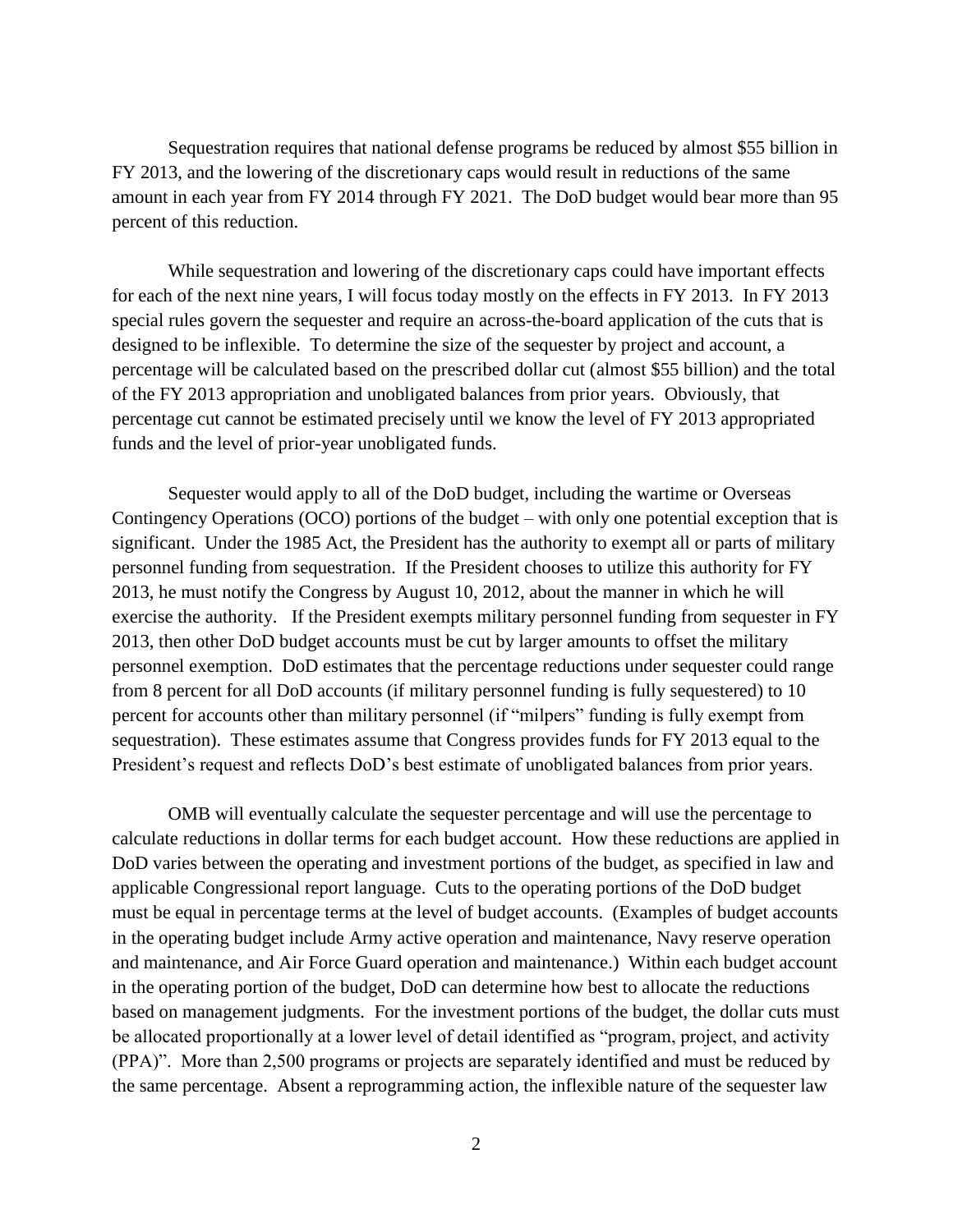means that DoD would have no authority to vary the amount of the reduction. Within a PPA, however, managers can decide how best to allocate the reductions.

It is important to note that reprogramming – a method used by DoD to shift funding from lower to higher-priority projects during the year when funds are being executed – would at most offer a limited ability to modify the effects of sequester. Under current law, the amount of funds that can be transferred is limited. Moreover, any reprogramming that adds funds to a program or project must be offset by a cut to another program or project, which may be difficult because, as a matter of policy, we seek Congressional approval of reprogramming actions. Reprogramming might be used to offset some effects of sequester but, realistically, it would not offer a means for making wholesale revisions.

To close this description of sequestration, let me say what sequestration would NOT do. Sequestration would generally not affect funds already obligated as of the date the sequester cuts are calculated.

#### Impacts of Sequester

Acting Director Zients discussed some of the potential effects of the sequester on nondefense programs. Just as in non-defense agencies, sequestration would have devastating effects on DoD and its personnel both because of the size of the sequester cuts and because of the mindless way the law requires that they be allocated. Although we strongly believe that Congress should enact a balanced deficit reduction package and avoid sequestration, we have reviewed the law and identified some of the key impacts sequestration would have on the Department.

As noted earlier, OCO funding – which pays for the added costs of wartime activities – is subject to sequester. Supporting our warfighters in combat is DoD's highest priority. We would therefore endeavor to protect wartime operating budgets as much as possible, including the key operation and maintenance (O&M) accounts. The O&M accounts contain OCO as well as basebudget funding, and these two categories of O&M funding merge together during execution of DoD budgets. We could reduce the base-budget portions of O&M disproportionately and spare the OCO portions. We could take similar steps as needed in other accounts that include OCO funding.

However, especially in the Army and the Marine Corps, this action would lead to large cuts in base-budget O&M. We would seek to minimize effects on training and readiness of units deploying, but we could probably not do so fully. As a result, some later-deploying units (including some deploying to Afghanistan) could receive less training, especially in the Army and Marine Corps. Under some circumstances, this reduced training could impact their ability to respond to a new contingency, should one occur.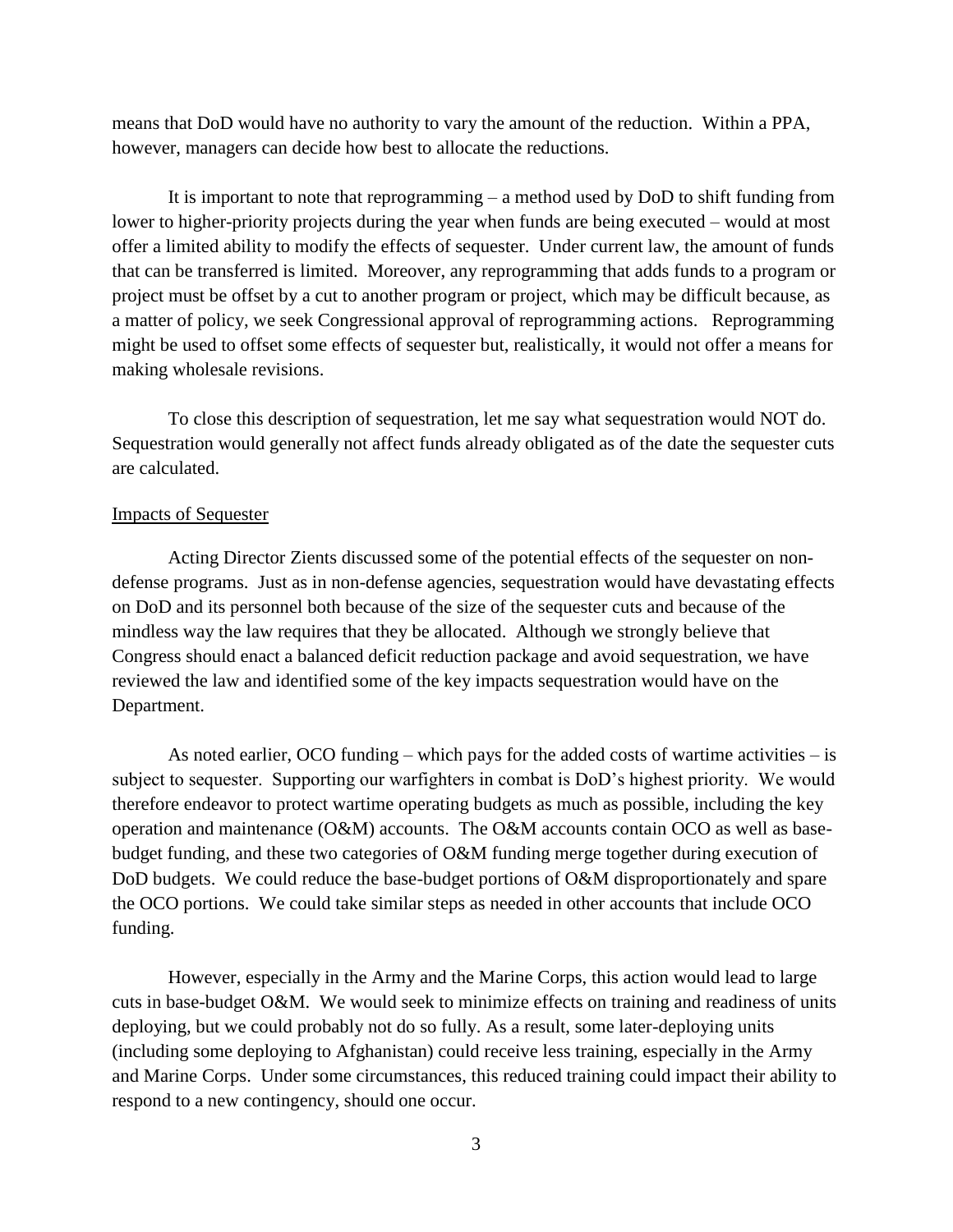Sequestration could also affect training in the other military services. We will seek to minimize effects on readiness. However, Air Force flying hours for pilots could be reduced by several hours a month and Navy steaming days could decline by several days a quarter. The result will be reduced training and lower readiness.

The sequester would force us to reduce funding for civilian personnel, and I would join other senior federal managers in making difficult personnel decisions that will harm all of our departments. Although it is premature to describe in detail how sequester would impact the DoD civilian workforce, it might be necessary to impose a partial hiring freeze or unpaid furloughs. These actions would reduce our capability in important ways: fewer people to fix our weapons including those damaged in war, less expert time and attention available to enter into wellcrafted contracts and handle financial transactions, and less support for other critical day-to-day operations.

Military families and retirees would be adversely affected by sequestration. For example, we could be forced to cut back on base support services, facility maintenance, and maintenance of government owned family housing. Commissary hours might have to be reduced. Funds for the Defense Health Program, which provides health care for retirees and military dependents, would be sequestered, resulting in delays in payments to service providers and, potentially, some denial of service.

These various sequestration actions, taken together, would represent a major step toward creation of an unready, "hollow" military force. Military readiness would be added to the list of programs in other departments harmed by sequestration including nutrition assistance for lowincome women, education for young students, and research projects designed to improve American lives.

Sequestration would also inevitably lead to universal disruption of DoD's investment programs. Under current rules that govern the sequester process, every one of our more than 2,500 procurement programs, research projects, and military construction projects would each be indiscriminately reduced. Those who manage these programs would be forced to join many other acquisition managers in non-defense agencies as they seek to accommodate the reduced funding for FY 2013, three months after the fiscal year starts.

Some military managers would be forced to buy fewer weapons. For example, assuming proportional cuts and DoD's current estimate of the size of the sequester, we would buy four fewer F-35 aircraft, one less P-8 aircraft, 12 fewer Stryker vehicles, and 300 fewer Army medium and heavy tactical vehicles compared with the requests in the President's Budget for FY 2013. Reductions in buy sizes will cause unit costs of weapons to rise, which will in turn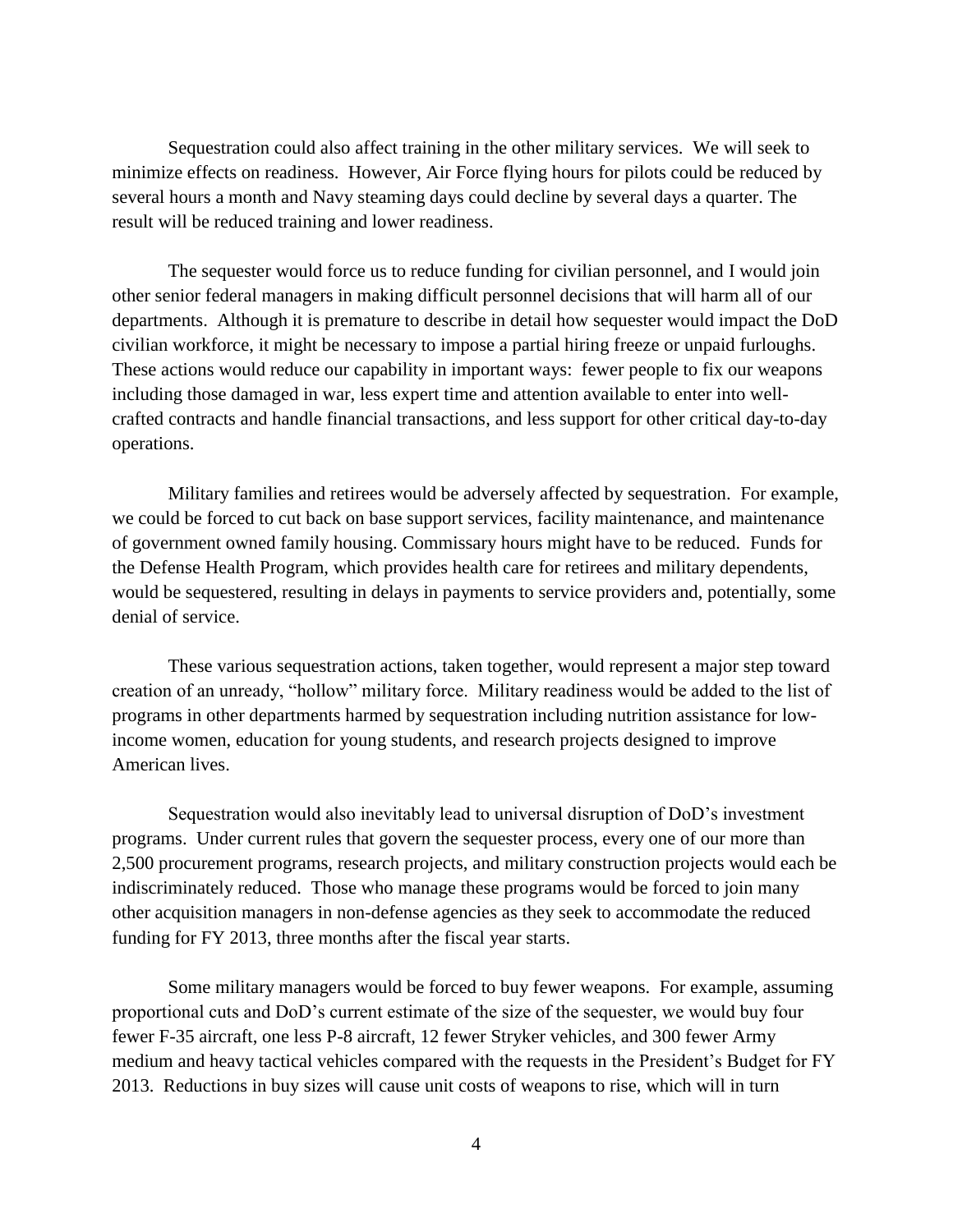demand further cuts in buy sizes. In cases where we cannot feasibly reduce the quantity of items bought – ships come immediately to mind – we would have to delay projects. There could be a delay of several months in the new CVN-78 carrier along with delays in the Littoral Combat Ship program and DDG-51 destroyer procurement. Some military construction projects could be rendered unexecutable by sequester. We could be forced to delay fixing schools, defer construction of new medical facilities, and delay environmental cleanup.

I have focused on the effects of sequestration on DoD. But much of the Intelligence Community's funding is within the DoD budget and is also subject to sequestration. As it would in DoD, sequestration would have devastating effects on the Intelligence Community. If sequestration occurs, senior managers in the Intelligence Community would join me and leaders in all affected non-defense agencies as we strive to meet the needs of American citizens while operating under a law that was purposely designed to be inflexible.

While I have focused on effects in FY 2013, sequestration and lowering of the discretionary caps reduces DoD budgets by \$50 to \$55 billion in each year from FY 2013 through FY 2021. The cuts beyond FY 2013 would not have to be implemented in the acrossthe-board manner that I have just described. But the cuts are still large. Even if the President elects to exempt military personnel funding in FY 2013, the outyear cuts would force the Department to make substantial reductions in military personnel and units in the years beyond FY 2013. Otherwise we will end up with too many units and not enough funds to train and equip them. Significant cuts in military units would, in turn, require that we revisit the national security strategy that the President put in place last January. While it is premature to outline specifics, sequestration would force DoD to revise a strategy that was carefully crafted and designed to meet current national security needs.

#### Next Steps on Sequester

While we can foresee the harmful impacts of sequester, as I have described, we cannot devise a "plan" that eliminates, or even substantially mitigates them. Sequester defies rational "planning." It was designed to be irrational. We are working with OMB to understand this complex legislation, and we are assessing impacts. Because we are still five months from implementation, Congress has the time to enact a balanced deficit reduction plan and halt implementation of this inflexible law. In the unfortunate event that sequestration is actually triggered, we will work with OMB and – like all the federal agencies affected by this law – we will be ready to implement.

But we are equally worried about a different type of error. This would occur if sequestration does not happen but we end up triggering some of its bad effects anyway. For example, we do not want to unnecessarily alarm our employees by announcing adverse personnel actions or by suggesting that such actions are likely. We do not want to hold back on the